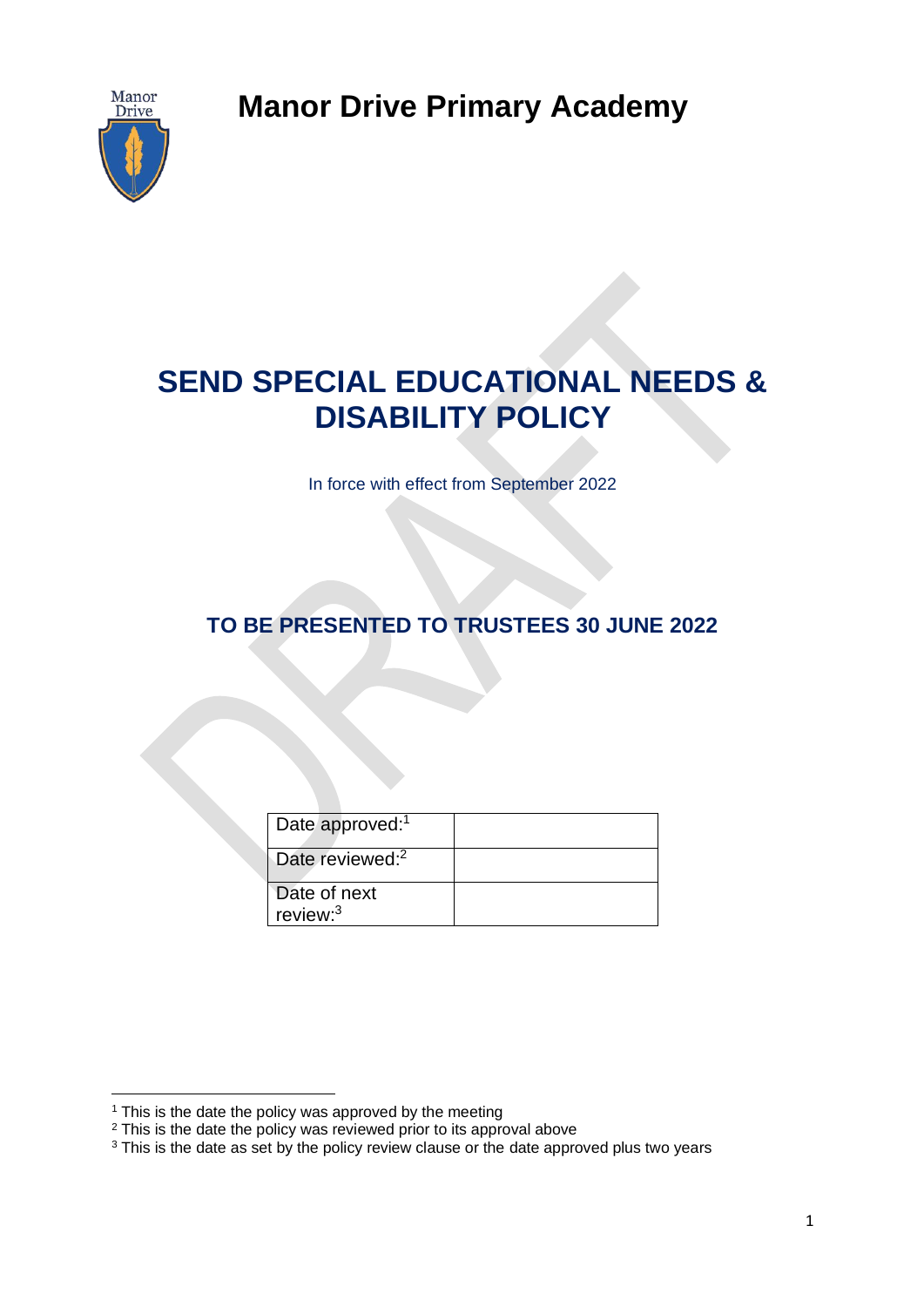# **CONTENTS**

| $\mathbf 1$ . | Introduction                                                                                                   | 3              |
|---------------|----------------------------------------------------------------------------------------------------------------|----------------|
| 2,            | Aims and Objectives                                                                                            | 3              |
| 3.            | Responsibility for the co-ordination of SEN provision                                                          | 3              |
| 4.            | Allocation of resources                                                                                        | 5              |
| 5.            | <b>Identification of SEN</b><br>Definition<br>Categories of Special educational need<br>The graduated approach | 5              |
| 6.            | Provision                                                                                                      | $\overline{7}$ |
| 7.            | Supporting pupils with medical conditions                                                                      | $\overline{7}$ |
| 8.            | Curriculum access and inclusion                                                                                | $\overline{7}$ |
| 9.            | Staff training                                                                                                 | 8              |
| 10.           | Admission arrangements                                                                                         | 8              |
| 11.           | <b>Transition arrangements</b>                                                                                 | 8              |
| 12.           | Links with other agencies, organisations and support services                                                  | 9              |
| 13.           | Partnership with parents                                                                                       | 9              |
| 14.           | The voice of the child                                                                                         | 9              |
| 15.           | SEN information report                                                                                         | 9              |
| 16.           | Complaints procedure                                                                                           | 10             |
| 17.           | <b>Local Offer</b>                                                                                             | 10             |
| 18.           | Monitoring and review                                                                                          | 10             |
|               |                                                                                                                |                |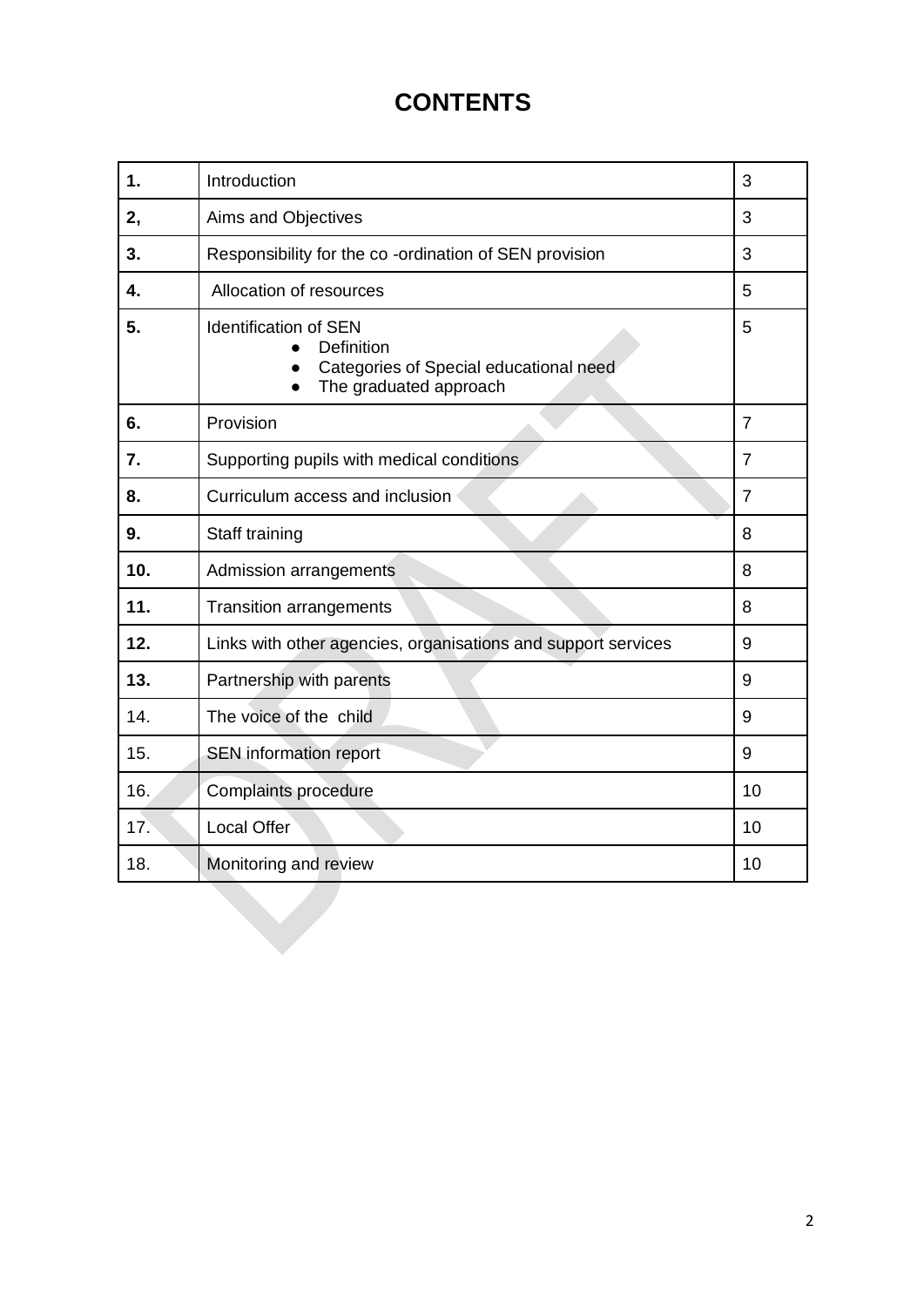# **1. INTRODUCTION**

Manor Drive Primary Academy is an inclusive mainstream school. Our academy encourages exploration and curiosity through an inspiring, broad, balanced and engaging curriculum. Every teacher has a high regard for the progress and learning of all students within their classrooms, including those with SEND.

The academy's commitment to inclusion and supporting children with SEND is in line with the school ethos and with current legislative requirements (SEND Code of Practice 2014, Equality Act 2010) and within the guidelines and inclusion policies of the Local Education Authority and other policies current within the school.

The Special Educational Needs and Disability Policy sits alongside and should be read in conjunction with other academy policies.

This policy complies with the statutory requirement laid out in the SEND Code of Practice 0- 25 (July 2014) 3.65 and has been written with reference to the following guidance and documents:

- Equality Act 2010: advice for schools DFE Feb 2013
- SEND Code of Practice July 2014
- Schools SEN Information Report Regulations (2014)
- Statutory Guidance on Supporting pupils at school with medical conditions April 2014
- Safeguarding Policy
- Teacher Standards 2012

#### **2. AIMS AND OBJECTIVES**

#### **At Manor Drive Primary Academy we aim to:**

- Provide every child with access to a broad and balanced curriculum in line with the SEND Code of practice.
- Raise the aspirations and expectations of all children with SEND.
- Promote independence, equality and consideration for others.
- Provide children with the skills and attributes necessary for adult life.

#### **Our Objectives:**

- To identify special educational needs at the earliest opportunity.
- To provide appropriate provision to ensure pupils with SEND have full access to the National Curriculum.
- Continuous monitoring of the progress of all pupils to aid the identification of SEND and ensure that all pupils with SEND reach their full potential.
- To have high expectations for all children and give every child the opportunity to experience success in their learning.
- To work in cooperation with the Local Authority and other outside agencies such as Health and Social Care, where appropriate, to support the needs of individual children.
- Involve and inform parents/carers about their child's progress and encourage them to work with us in supporting their child.
- Ensure that all staff have access to training and advice to support the individual needs of children and provide quality teaching and learning for all children.

# **3. RESPONSIBILITY FOR THE COORDINATION OF SEN PROVISION**

Everyone in the school community – governors, staff, pupils and parents – have a positive and active part to play in achieving the aims of our SEND policy.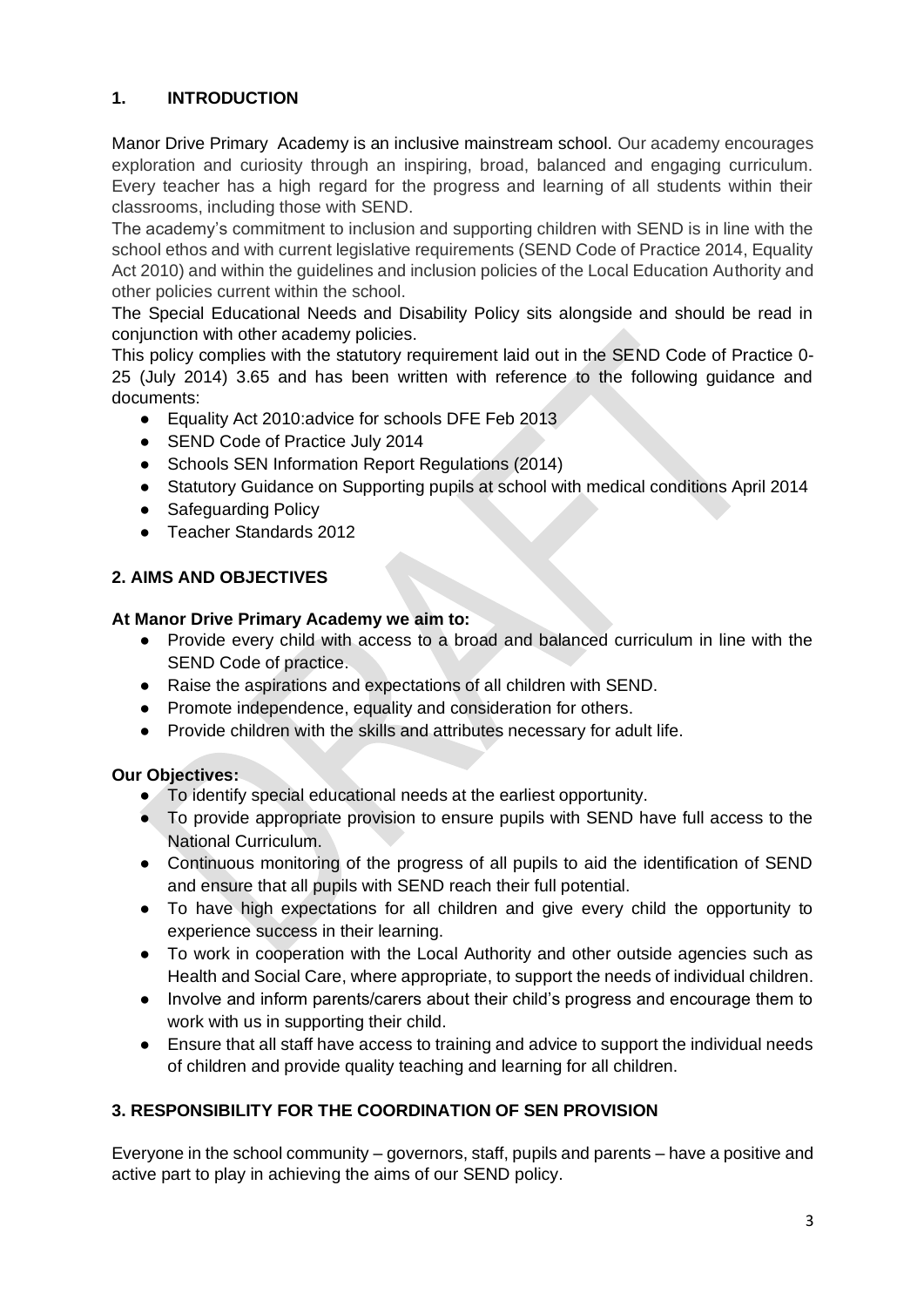The following people have particular responsibilities:

**Governors -** It is the statutory duty of the governors to ensure that the academy follows its responsibilities to meet the needs of children with SEND in line with guidance from the Code of Practice 2014 The governors are responsible for monitoring the use of all resources allocated to the school for SEND, including those for children with an Educational Health and Care Plan. The Academy has a named Governor responsible for SEND.

**Headteacher -** The Headteacher is responsible for overseeing the provision for children with SEN and informing the governing body of SEN provision within the academy.

**Class Teachers -** Every teacher is a teacher of SEND and where a child has been identified as having SEND, the class teacher will remain responsible and accountable for the progress and development of the pupil. They will continue to provide high quality teaching and learning opportunities that are differentiated to the needs of the individual pupil. Teachers work closely with teaching assistants to plan and provide the appropriate provision and support.

**SENCo - (Special Educational Needs coordinator)** The Academy is supported by a SENCo who supports senior staff and teachers to oversee the operation of the school's SEND policy and coordinates provision for children with SEND.

The SENCo and SEND Team will:

- Maintain the school's special needs register.
- Assist with identifying children with special educational needs.
- Promote a graduated approach to providing SEND support across the academy and liaise and advise other members of staff as necessary
- Ensure relevant and up-to-date information about all children with SEND and their requirements is accessible to staff to enable them to provide for their individual needs.
- Support the phase leader or senior staff to discuss the individual needs of the child with teachers and monitor and review the progress of the child.
- Advise on the deployment of the school's delegated budget and other resources to meet pupils' needs effectively.
- Meet with parents/carers of pupils with SEND and classroom staff to complete annual reviews for children with an Educational, Health and Care Plan.
- Consult with external agencies and appropriate professionals to ensure support is coordinated and targeted appropriately.
- Liaise with potential and next providers of education to ensure pupils with SEND and their parents are informed about options and a smooth transition is planned.

The classroom teaching staff will:

- Meet with parents/carers of pupils with SEND to ensure their involvement in the setting and reviewing of individual targets and provision for their child.
- Use the Assess, Plan, Do, Review process through Pupil Progress meetings.

Senior Staff will:

● Oversee provision using pupil progress meetings to regularly monitor and review the effectiveness of the provision in place.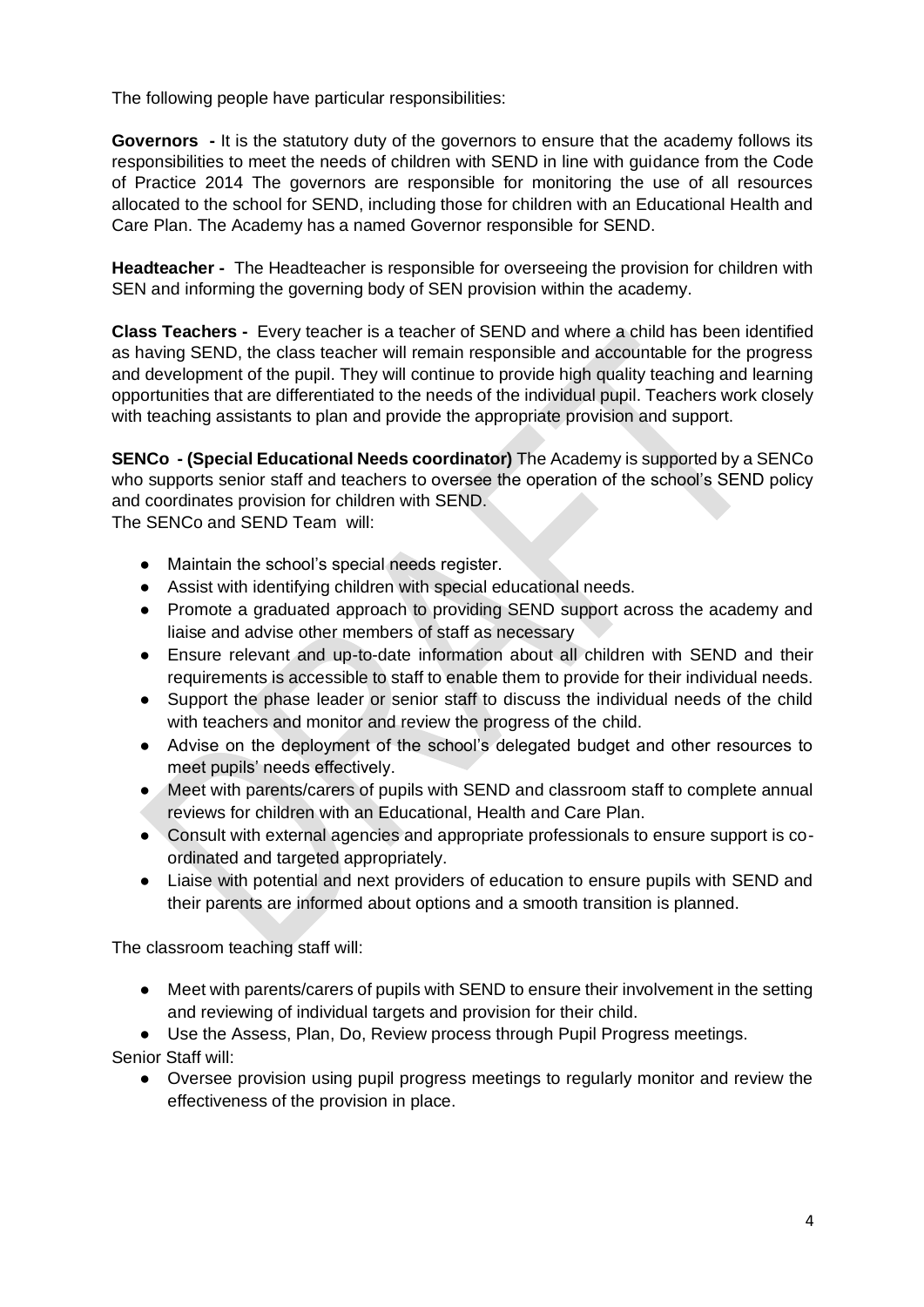# **4. ALLOCATION OF RESOURCES**

All schools in Peterborough receive funding for pupils with SEN in three main ways:

- 1. The base budget (element 1 funding) covers teaching and curriculum expenses as well as the cost of the Inclusion Team.
- 2. The notional SEN budget (element 2 funding) covers the additional educational
- 3. support required.
- 4. Specific funds may be allocated to pupils with Education, Health and Care Plans.

Manor Drive Primary Academy, as part of normal budget planning, has a strategic approach to using resources to support the progress of pupils with SEND. We provide additional support up to the nationally prescribed threshold per pupil per year. Where the cost of special educational provision required to meet the needs of an individual pupil exceeds this threshold, the school may apply to the Local Authority for higher needs funding or for an Education Health and Care Plan. The Headteacher will manage the funds allocated to meet the differing needs of the pupils within the academy and inform the Governing Body of how the funding allocated to support Special Educational Needs has been deployed.

#### **5. IDENTIFICATION of SEN**

#### **Definition**

High quality teaching that is differentiated and personalised will meet the individual needs of the majority of children however some children need educational provision that is additional and different to this. This is special educational provision under Section 21 of the Children and Families Act 2014.

A child has special educational needs if he or she has a learning difficulty or disability which calls for special educational provision to be made for him or her.

A child of compulsory school age has a learning difficulty or disability if she or he:

● Has a significantly greater difficulty in learning than the majority of others of the same age.

or

● Has a disability which prevents or hinders him or her from making use of educational facilities of a kind generally provided for others of the same age in mainstream schools *SEN Code of Practice (2014, P15)* 

#### **Categories of Special Educational Need**

The SEN code of practice (2014) suggests children's needs and requirements fall into the following areas:

- Communication and Interaction
- Cognition and Learning
- Social, emotional and mental health difficulties
- Sensory and/or physical

In practice, individual pupils may well have needs which span two or more areas. For example, a pupil with general learning difficulties may also have communication difficulties or a sensory impairment. The purpose of identification is not to fit a pupil into a category but to determine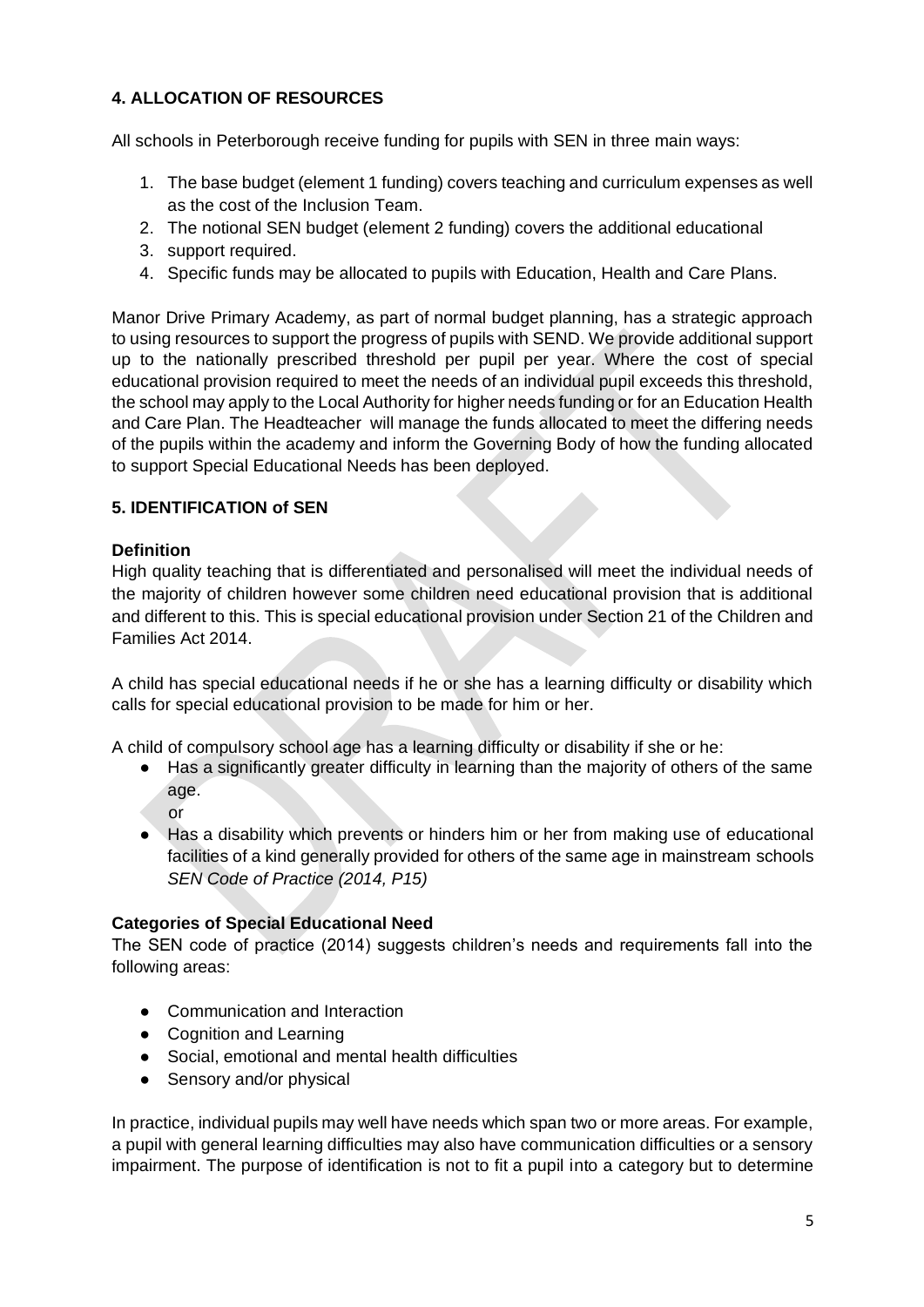what action the academy needs to take. The academy will always inform and consult with parents if it is felt that a child may have a special educational need and before placing the child on the academy's SEND Register.

When identifying SEND the following criteria may be considered:

- A child's early history and/or parental concern
- A low entry profile
- A low Foundation Stage profile
- A pupil's lack of progress despite receiving a differentiated curriculum
- Low achievement in the National Curriculum i.e. significantly below the suggested level for their age
- Requiring specialist material/equipment or support for sensory/physical problems

#### **The Graduated Approach**

The academy follows a graduated approach to identifying SEN which is made up of three stages or waves.

#### **Wave 1**

The first wave of this approach is quality first teaching which all pupils at Manor Drive Primary Academy receive. The progress of all children is assessed at regular intervals as part of the academy's tracking process.

#### **Wave 2**

Where a child is not making the expected progress despite quality first teaching the child moves to Wave 2 of the graduated approach. The class teacher may decide to provide some targeted support for that child which they will record on a class provision map which is facilitated by a pupil progress meeting in collaboration with the phase leader using the Assess, Plan, Do, Review process. Other factors such as poor attendance, gaps in learning, or English as an additional language (EAL) may impact on a child's progress and attainment but do not mean the child has a special educational need. These can be identified and addressed at Wave 2. If, after a cycle of 'assess, plan, do, review' has been completed, pupils are still not making the expected progress the class teacher will seek further advice from the SENCo or senior leaders. In deciding whether to make special educational provision, all the information gathered from within the academy about the pupil's progress, alongside national data and expectations of progress is considered. Where more specific assessment is deemed to be necessary, this will be carried out by the SENCo, who may then involve other professionals from outside the school. The information gathering will include an early discussion with the pupils and their parents. The academy recognises that parents know their children best and ensures we listen to parental concerns about their child's development.

#### **Wave 3**

Wave 3 is when a child is identified as needing SEN support. The class teacher along with senior staff where appropriate, pupil, parents and external specialists where necessary consider a range of teaching approaches, appropriate equipment, strategies and provision to support the child's progress. Where necessary specific outcomes are agreed and recorded in an Individual Learning plan which is reviewed termly and the child is added to the academy SEND register.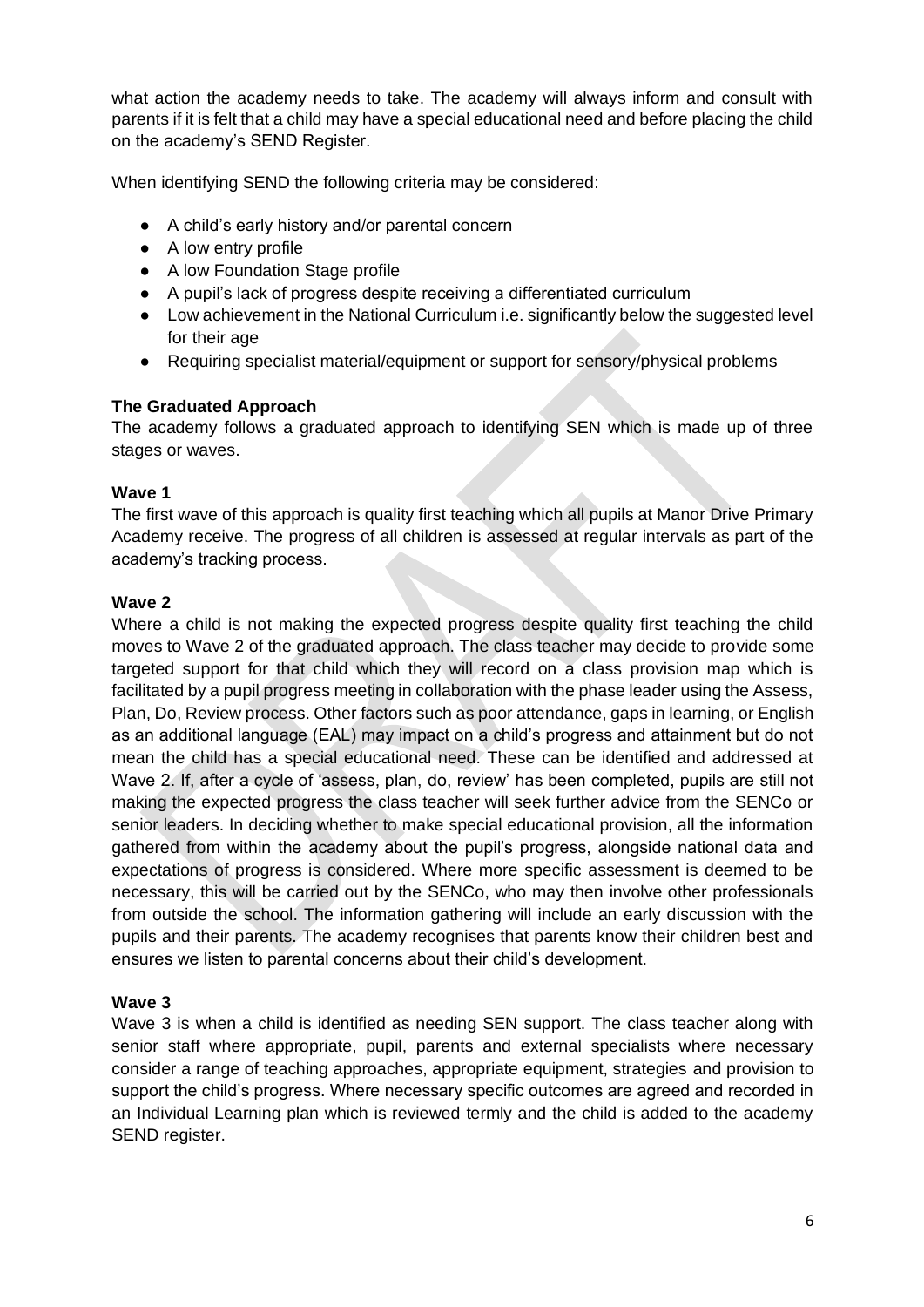At Manor Drive Primary Academy we can identify special educational needs, and make provision to meet those needs, but we cannot offer diagnoses. This must be carried out by a medical professional or Educational Psychologist.

#### **Wave 3+**

The majority of children with SEND will have their needs met through SEN support however, where a child is still not making expected progress, the academy and parents may consider requesting an Education, Health and Care assessment by the local authority. The LA will expect to see evidence of the action taken by the academy as part of SEN support. The purpose of an EHC plan is to ensure special educational

provision that meets the specific needs of the child, to secure the best possible outcomes for them across education, health and social care.

#### **6. PROVISION**

Children at Manor Drive with SEND will be immersed within quality first teaching. Our high expectations and aspirations for all children will promote good progress. The class teachers will guide the support staff in classes to assist children with SEND through differentiated activities or more personalised provision where appropriate.

# **7. SUPPORTING PUPILS WITH MEDICAL CONDITIONS**

The academy recognises that pupils with medical conditions should be properly supported so that they have full access to education, including school trips and physical education. Some children with medical conditions may be disabled and where this is the case the school will comply with its duties under the Equality Act 2010. (see our MAT Medical Needs policy). All staff have responsibility for teaching children with learning difficulties/disabilities and should any specialist advice be required, this will be arranged. The academy has access for wheelchairs and suitable toilet facilities are available. Where a child has a disability the senior leadership team and class teachers make sure that all adults are informed about effective management strategies and that other children are made aware as appropriate. Advice is sought from outside agencies on how best to provide for the child's needs and this advice is accessible to the adults working with the child through an individual healthcare plan. Arrangements are made to allow as much independence as possible, but with support available as and when necessary (see MAT Health and Safety Policy).

#### **8. CURRICULUM ACCESS and INCLUSION**

The curriculum is regularly reviewed by the Senior Leadership Team to ensure that it promotes the inclusion of all children. This includes learning outside the classroom and off site provision. All of our children have equal access to before school, lunchtime and after school clubs which develop engagement with the wider curriculum. Where necessary, we make accommodation and adaptation to meet the physical and learning needs of our children.

Class trips are part of our curriculum and we aim for all children to benefit from them. No child is excluded from a trip because of SEN, disability or medical needs.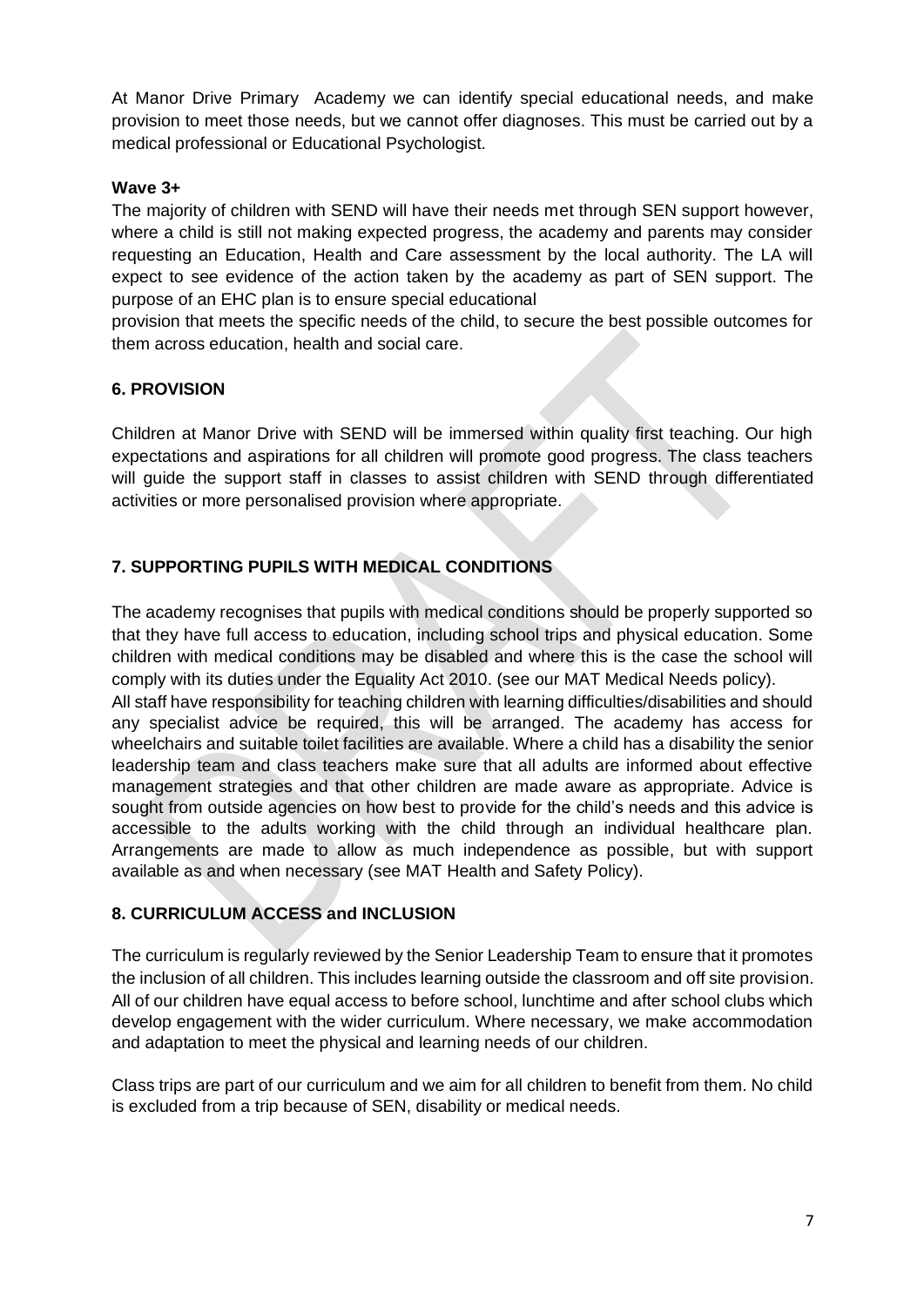#### **9. STAFF TRAINING**

Staff training is undertaken in various aspects of SEND according to the needs of the children to ensure that the provision made and support given to pupils is appropriate and effective. The training needs of the staff including Teaching Assistants are reviewed as part of the CPD process in school.

Arrangements for the induction of NQTs and new staff to ensure their practice is in line with the Academy's SEN Policy are made.

The SENCO and senior staff will assist in the provision of training for teaching and nonteaching staff and are kept informed of local and national updates in SEND.

#### **10. ADMISSION ARRANGEMENTS**

As a fully inclusive academy all pupils are welcome, including those with special educational needs, in accordance with the Equality Act 2010 and the LA Admissions Policy. This includes children with any level of SEND and in line with the Education Act 1996, (Section 316), the school will admit a child with a statement or Education, Health and Care Plan subject to the wishes of their parent unless this is incompatible with the

efficient education of other children, and there are no reasonable steps that can be taken to prevent the incompatibility.

All SEN paperwork should be passed on to the Manor Drive Primary Academy by the previous school or setting/parents as soon as possible. If the child is making a transition from another school, a meeting may be set up between key staff from both settings, parents and external agencies where necessary to aid the smooth transition of the pupil, and discuss arrangements to be made as well as any other important information relating to that child's needs. Where face to face meetings are not possible, contact will be made using the telephone to ensure that there is a good understanding of what type of provision is required.

The academy will ensure that the necessary provisions and preparations are made prior (where possible) to the start of the child's school year. The child will be closely monitored from the start of the new school year to ensure that all the appropriate provisions are in place.

#### **11. TRANSITION ARRANGEMENTS**

The SENCo, class teachers and headteacher liaise over the internal transfer of pupils with SEN. Placements are considered carefully in order to meet a child's particular needs, and pupils visit their new class before transfer. Year 6 children transferring to local secondary schools have the chance to visit the new school for a day. Representatives from the secondary schools visit to talk with the children. At all times of transition, SEN information is gathered together and records transferred to the new teacher or school. For pupils with Education, Health and Care Plans, the child's plan should be amended in the light of recommendations of the annual review by 15th February in the year of transfer to ensure that time is available to make necessary transfer arrangements re/needs and provision. The SENCo of the receiving school will be invited to the final annual review in primary schools of pupils with statements or Education, Health and Care Plans where the particular school has been named.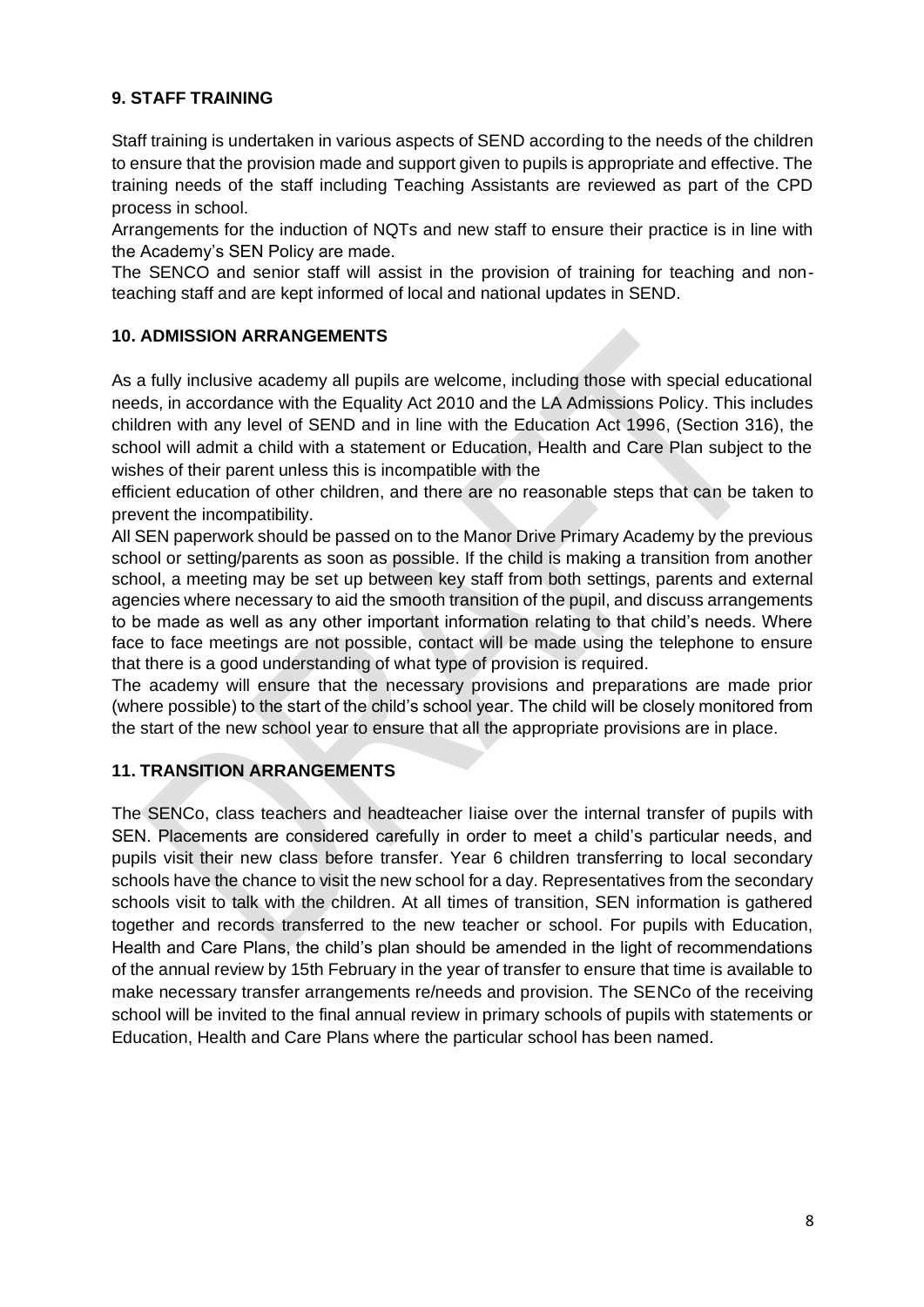#### **12. LINKS WITH OTHER AGENCIES, ORGANISATIONS AND SUPPORT SERVICES**

The academy is able to call upon the expertise of a wide range of support services in Peterborough, such as Speech and Language Therapists, Educational Psychologists and Hearing Impaired Services. These support services can offer advice, support and training for SEND.

**The Health Service and Social Care Service:** Some pupils with SEND have support from Health and/or Children's Social Care. Staff at Manor Drive liaise with professionals from the Health Service such as GP's, Paediatricians, Health Visitors and School Nurses to seek advice and support for these pupils. The Academy recognises that a collaborative approach is the most effective way of supporting pupils and so the advice of health professionals is implemented across the academy, including the drawing up of health care plans, and staff ensure information on pupils' needs is shared amongst professionals. Health and Social Care professionals are involved in the reporting on pupils' needs and progress and in attending review meetings where appropriate.

#### **13. PARTNERSHIP WITH PARENTS**

Manor Drive Primary Academy believes that good communication between parents/guardians and staff is essential so parents can share their knowledge and expertise about their child. This is important in enabling children with special educational needs to achieve their potential. Parents are welcome to discuss any concerns about their child with the class teacher, at a mutually agreed time. There is opportunity for parents to discuss their child's needs, progress and strengths at Parents Evenings and Learning Plan Review meetings. Parents are involved in the initial identification of their child's needs and are part of the review process to monitor provision and progress. Where possible, parents are involved in strategies instigated, and we aim to support parents with their child's difficulties if necessary. Parents are consulted and permission sought before involving outside agencies in the assessment of a child's progress or behaviour. Information about Family Support Services such as Family Voice and other voluntary groups is available to parents as well as contact details for the LA Parent Partnership Services. Parents' views are sought when reviewing SEN provision and support in school through one to one meetings, small working groups or by questionnaires.

# **14. THE VOICE OF THE CHILD**

All children are encouraged to participate in discussions about their learning and to feel that their views are valued right from the start of their education. At Manor Drive we encourage pupils to participate in their learning by being present for at least part of review meetings, to share their wishes and feelings with families and staff. This is difficult for some children, so it is important to recognise success and achievements as part of the review process as well as addressing any difficulties. Pupils are encouraged to take part in the reviews and be part of the evaluation of their successes and needs.

Children's views are sought when reviewing SEN provision and support in school through one to one meetings, small working groups or by questionnaires.

#### **15. SEN INFORMATION REPORT**

Parents/carers can find more information on SEND on the Academy website including more detailed information about the Academy's arrangements for identifying, assessing and making provision for pupils with SEND.

<https://www.manordriveprimary.org.uk/>